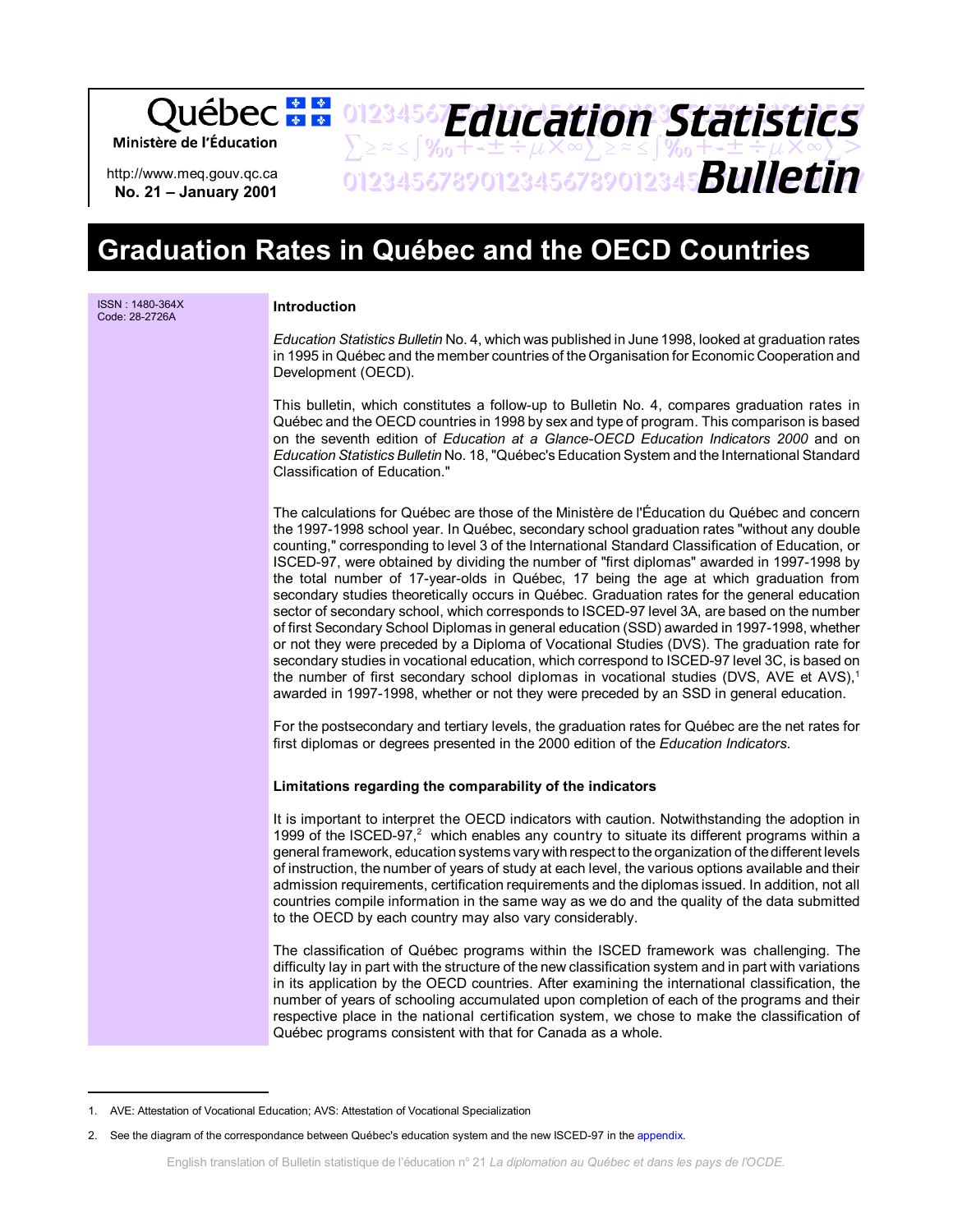Thus, Secondary Cycle Two general education diplomas correspond to ISCED level 3A, vocational education diplomas to level 3C, pre-university college diplomas to ISCED level 4A, and college technical diplomas to level 5B. All university diplomas correspond to level 5A with the exception of doctorates, for which ISCED level 6 was conceived.

One indication of the differences among education systems is that in many countries, students have accumulated 12 or 13 years of schooling by the time they complete secondary school, whereas in Québec this corresponds to the number of years of schooling upon completion of a college general education program. In these countries, the diploma awarded at the end of Secondary Cycle Two leads directly to programs at ISCED tertiary-level 5A. In Québec, of course, the pre-university college diploma, rather than the secondary school diploma, gives students access to level 5A university programs, generally after 13 years of schooling, but in any case after they have earned a secondary school diploma. Despite these distinctions, the level of knowledge attained by Québec students on completion of the final year of secondary education, which is their 11th year of schooling, appears to be equivalent to that of students in other countries where the secondary level ends with the 12th year of study. The performance of Québec students on various Canadian and international tests also shows that their scores are generally equal or superior to those of students in Canada and the OECD countries.

Another major difference between Québec and the OECD countries concerns their respective vocational education systems and in particular, the number of students enrolled in them. This particularity probably explains the creation of tertiary-level 5B. Québec's college technical programs have been placed at this level, since their three-year duration satisfies the duration criteria for level 5B.

Although this study reflects the criteria used in the international classification, differences among education systems and variations in the use of the international classification have certainly had major effects on the indicators that are the focus of this bulletin. Consequently, it is with some reservations, and only after an in-depth analysis of the differences among education systems in the OECD countries, that we undertake the comparison of graduation rates in Québec and the OECD countries.

Despite the complexity inherent in international and interprovincial comparisons, it remains not only important, but essential, given the globalization of trade and work, to be able to compare the results of Québec's education system with those of other provinces and countries.

#### **The results for secondary education (ISCED level 3)**

Table 1 compares the secondary school graduation rate in Québec with that in some of the industrialized OECD countries. Thus, in 1997-1998, the secondary school graduation rate in Québec was 81% – 7% lower than in 1996. Despite this decline, Québec's rate remained higher than the OECD countries average of 79%, which was 6 points lower than in 1996.

**A stable rate for the OECD countries overall** It must be stressed that the drop in the average for the OECD countries seems to be the result of readjustments in the declarations of certain countries, some of which had results superior to 100% for 1995-1996, and that the lower rate also undoubtedly reflects adjustments occasioned by the adoption of the new international classification.

> In 11 of the 21 countries reporting results for all secondary school programs, graduation rates rose between 1995-1996 and 1997-1998, while in 10 countries the rates fell.

> Among these 10 countries, Belgium, whose rate had been 117% in 1996, saw its rate fall by 33 points, while Portugal, whose rate of 91% in 1996 was partly attributable to the 115% graduation rate for men, experienced a 35-point drop in its rate.

> In addition, there is no overall result for Norway, which reported a rate exceeding 117% in 1995-1996.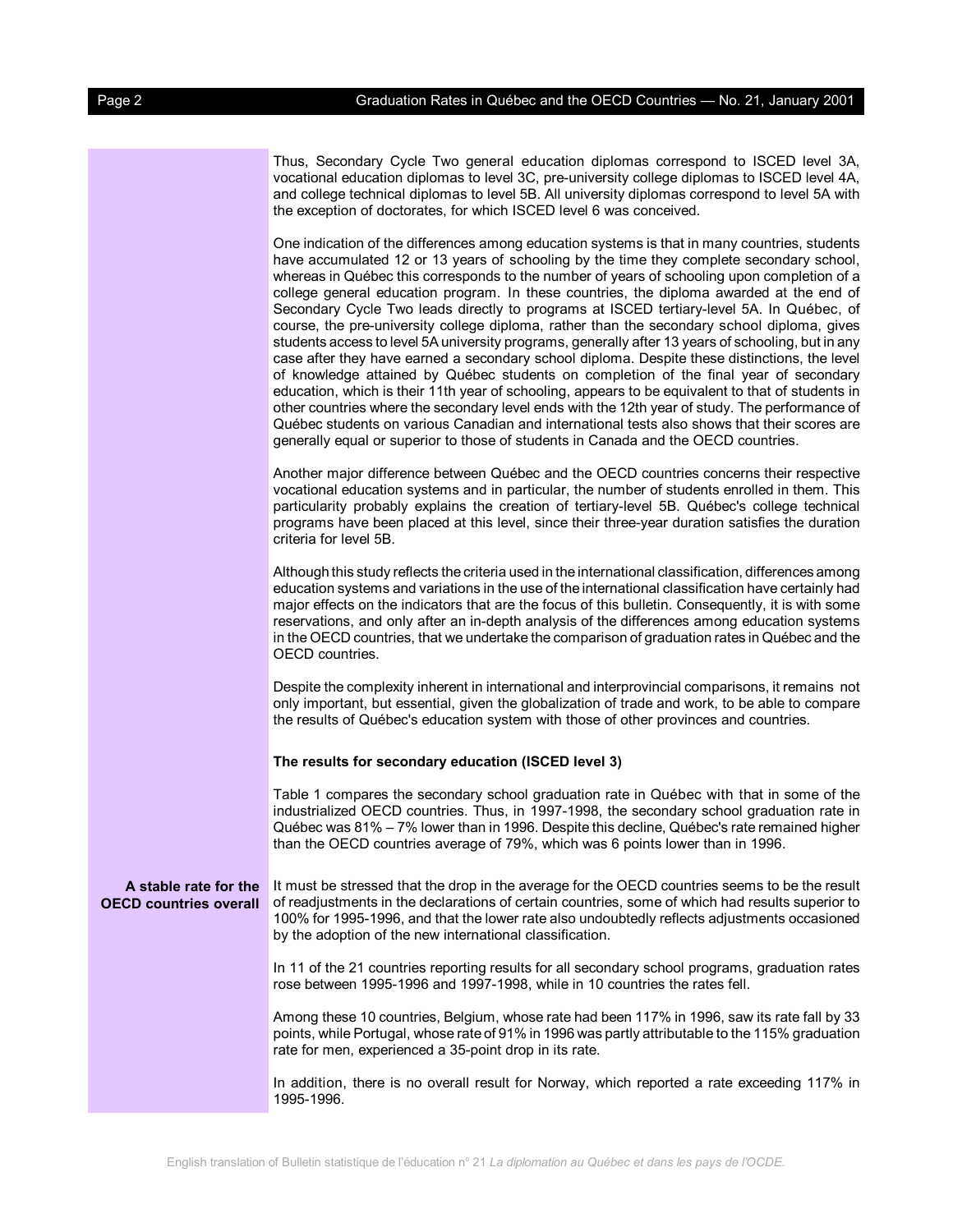# Page 3 Graduation Rates in Québec and the OECD Countries — No. 21, January 2001

|                                                                                                                                    | Finally, in contrast with Québec's downward trend, Germany, Austria, the Netherlands and<br>Ireland experienced major increases of 7, 10, 12 and 8 points respectively in their graduation<br>rates, and several countries had rates over 90%: Germany (93%), Austria (96%), Korea (90%),<br>Hungary (90%), Iceland (92%), the Netherlands (93%), Japan (96%) and New Zealand (97%).                                                                                                                                                                                                                                                                                                                                                                                                                |
|------------------------------------------------------------------------------------------------------------------------------------|-----------------------------------------------------------------------------------------------------------------------------------------------------------------------------------------------------------------------------------------------------------------------------------------------------------------------------------------------------------------------------------------------------------------------------------------------------------------------------------------------------------------------------------------------------------------------------------------------------------------------------------------------------------------------------------------------------------------------------------------------------------------------------------------------------|
| According to this data<br>Québec ranked 15th<br>among OECD countries<br>with respect to its<br>secondary school<br>graduation rate | When all academic options are taken into account, the graduation rate for the first secondary<br>school diploma is 81% in Québec. This is very close to the rates in the Czech Republic (80%)<br>and Sweden (79%), but lower than those in more than 15 countries (Germany, Austria, Belgium,<br>Korea, Finland, France, Greece, Hungary, Ireland, Iceland, Japan, New Zealand, the<br>Netherlands and Switzerland.) Québec's rate is higher than those of Canada (72%), the United<br>States (74%), Sweden (79%) and Spain (67%).                                                                                                                                                                                                                                                                  |
| <b>Girls have higher</b><br>graduation rates than<br>boys in 15 countries                                                          | Of the 20 OECD countries that reported their secondary school graduation rates by sex, 15 had<br>higher rates for girls than for boys. Only Korea displayed a similar rate for boys and girls, while<br>boys had higher graduation rates than girls in Austria (a difference of 16 points), Iceland (5<br>points), Switzerland (11 points) and Turkey (14 points). In Québec, the graduation rate for the<br>first secondary school diploma is 88% for girls, compared with 73% for boys. A similar situation<br>exists in Ireland (14 points), and there are smaller, but still considerable differences between<br>boys' and girls' graduation rates in Canada (11 points), Spain (12 points), Finland (12 points),<br>Greece (10 points), Portugal (12 points) and the United States (7 points). |
|                                                                                                                                    | The graduation rate of boys in Québec (73%) is 7 points below the average for boys in the<br>OECD countries (80%): Québec would rank 16th out of the 20 countries that report their results<br>by sex. The Québec rate for girls, which was 8 points above the OECD average for girls in<br>1995-1996, has fallen to 4 points above that average, and in this respect, Québec would rank<br>9th.                                                                                                                                                                                                                                                                                                                                                                                                    |
| Québec ranks 2nd for<br>rates of graduation<br>from secondary school<br>programs in general<br>education                           | In Québec, general education has much higher enrollments of both male and female students<br>than vocational education. Québec had a graduation rate of 76% for secondary-level programs<br>in general education, compared with an average rate of 42% for the OECD countries. Only<br>Ireland surpassed Québec in this regard, with an 80% graduation rate for general education<br>programs.                                                                                                                                                                                                                                                                                                                                                                                                      |
| but 20th for rates of<br>graduation from<br>vocational education<br>programs                                                       | The situation is radically different for vocational education programs, where Québec's graduate<br>rate is 22%, compared with an OECD average of 47%. A number of countries had very high<br>graduation rates for secondary school vocational programs: Austria (80%), Hungary (71%),<br>France and Norway (68%), the Czech Republic (67%), Poland (65%), Belgium (64%), Italy<br>(62%), Germany and Finland (60%), as well as Iceland and the Netherlands, which had rates<br>above 50%.                                                                                                                                                                                                                                                                                                           |
|                                                                                                                                    | If the academic programs of all countries are placed at the appropriate ISCED-97 levels, in<br>terms of type and duration of programs, it seems that in 11 OECD countries, there is a greater<br>emphasis on vocational education than on general education in secondary school.                                                                                                                                                                                                                                                                                                                                                                                                                                                                                                                    |
|                                                                                                                                    | In Québec, the graduation rate for vocational education programs is a bit higher for men.<br>Although the average rate in the OECD countries is slightly different for men and women, the<br>situation varies considerably from one country to another. Of the 20 countries for which a<br>breakdown is available by sex, 10 had higher rates for men and women combined than for<br>women. Men had much higher rates in Norway and Iceland. Thus, the situation for men and<br>women in vocational education is the reverse of that in general education.                                                                                                                                                                                                                                          |
|                                                                                                                                    |                                                                                                                                                                                                                                                                                                                                                                                                                                                                                                                                                                                                                                                                                                                                                                                                     |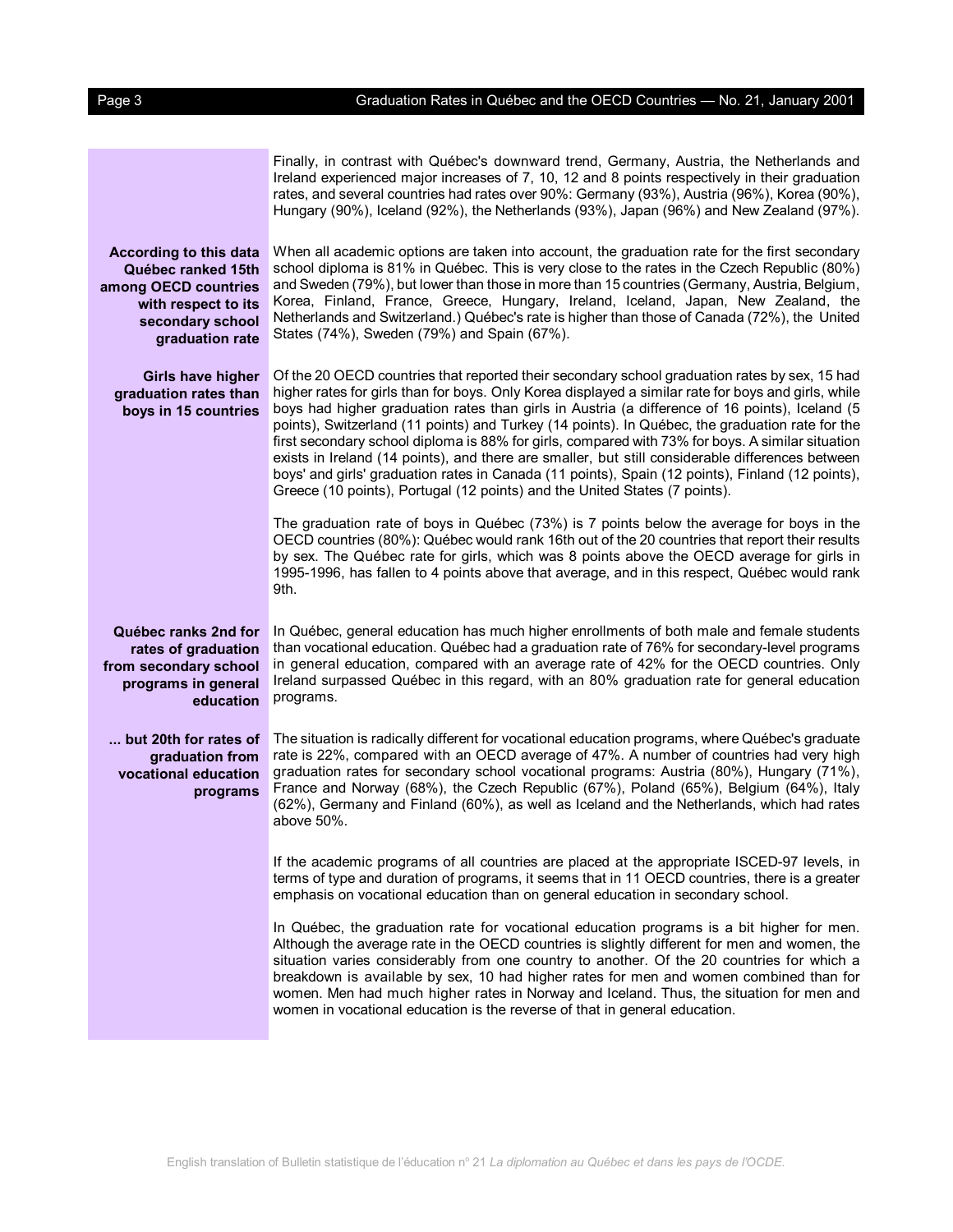#### **The results for the post-secondary non-tertiary level (ISCED level 4)**

It will be recalled that ISCED level 4 comprises programs that, from an international point of view, straddle the boundary between upper-secondary and post-secondary education.

In Québec, only the pre-university Diploma of College Studies corresponds to the criteria for this level. The greater duration of college technical programs places them in the same category as programs that are classified in ISCED level 5B by most OECD

countries, while information on technical education corresponding to ISCED level 4C is not available because the Attestations of College Studies (ACS) are not tabulated by the Ministère de l'Éducation.

Table 2 presents the graduation rates for programs placed in ISCED level 4. Québec's graduation rate for pre-university college programs is 25.2%, well above the OECD average of 8.9%.

However, given the considerable variation in the rates presented and the absence of graduation rates for a significant number of countries, the table serves primarily to illustrate the structural differences between education systems in the OECD countries. It shows that programs at the secondary and tertiary levels differ greatly from one country to another. Thus, whereas Québec's high graduation rate is based on the existence of a network of college institutions, the results of Ireland and Hungary reflect the existence of several vocational education programs such as "Vocational Preparation and Training II" in Ireland, and "post-secondary vocational education programs" leading to a vocational certificate in Hungary. Table 2 thus makes it possible to compare education systems by summarizing their main differences, but does not permit comparison of the results of students in different countries, because the systems differ too much at this level.

#### **The results at the tertiary level (ISCED levels 5A, 5B and 6)**

Table 3 presents the graduation rates for tertiary-levels 5B, 5A and 6. Readers seeking information on ISCED-97, the new international classification system, should consult *Education Statistics Bulletin* No. 18.

#### **At level 5B**

With respect to type 5B tertiary education, which is defined as tertiary education of shorter duration than type 5A, and generally with more practical and technical content or a more specific occupational target, Québec, with its Diploma of College Studies in technical education, has a graduation rate of 14.1%, compared with an average of 11.2% for the OECD countries.

This rate places Québec 7th, after Belgium (25.8%), Korea (29.8%), Finland (28.4%), France (17.5%), Ireland (17.7%) and Japan (29.9%), but ahead of Germany (12.5%), Austria (10.5%), the United States (9.2%) and the United Kingdom (11.1%).

It is important to note that the number of years of schooling accumulated upon completion of certain programs placed at this level by other countries is greater than the number of years of schooling accumulated upon completion of technical college programs in Québec. For example, upon completion of certain programs that Germany has placed at level 5B, students have accumulated 15 to 17 years of schooling. Similarly, Korean students have completed from 14 to 16 years of schooling when they graduate from any of their country's level 5B programs.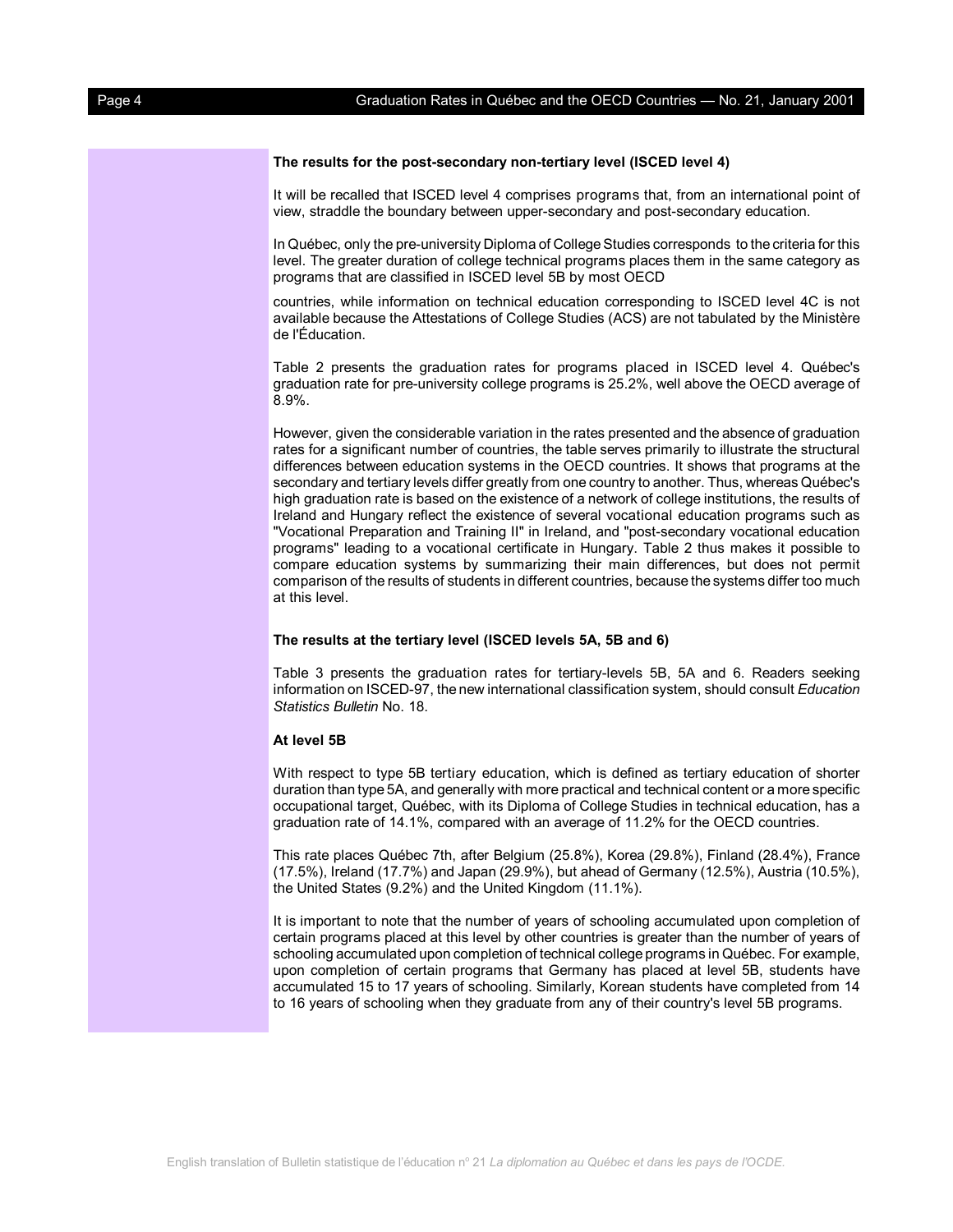#### **First3 diplomas at level 5A**

In 1997-1998, the graduation rate for first level 5A diplomas was 26.6% in Québec, which is the rate for first<sup>4</sup> bachelor's degrees. Among the programs leading to a first university diploma, only those leading to a bachelor's degree, including programs that lead to first professional degrees, have a duration corresponding to ISCED-97 level 5A. This graduation rate is 4 points above the OECD average of 23.2%. This rate represents the sum of columns two, three and four in Table 3.

Nine OECD countries out of 29 have higher graduation rates for first tertiary-level diplomas than Québec: Norway (38%), the United Kingdom and the Netherlands (35%), the United States and New Zealand (33%), Finland (30%), Canada (29%), Spain and Japan (28%).

In Québec, the graduation rate for the bachelor's degree is 10 points higher for women than for men. Approximately 59% of bachelor's degrees are awarded to women.

The 2000 edition of *Education at a Glance* does not provide a breakdown of graduation rates by sex in the OECD countries. It does, however, indicate the percentage of first tertiary-level type-5A diplomas awarded to women in each country. According to this indicator, women earned more level 5A diplomas than men in 18 of the 25 countries for which information is available. The countries where women received the highest percentages of first diplomas at level 5A were Portugal (64%), Norway, New Zealand and Sweden (61%), and Australia, Canada, Spain and Hungary (59%).

The countries where women earned fewer than 50% of the first diplomas at level 5A -where, in other words, a greater number of such diplomas were awarded to men-are Japan (35%), Turkey (40%), Korea and Switzerland (41%), Germany (43%), and Austria (47%).

#### **Second diplomas at level 5A**

It is more difficult to compare the situation regarding second level 5A diplomas, since 19 countries report results for second diplomas of short duration (under 6 years), whereas only 7 countries report results for second diplomas of long duration (6 years or over).

At this level, too, the results vary greatly. Québec's rate of 6.4% is lower than that of several countries including New Zealand (14.1%), the United States (12.4%), the United Kingdom (12.3%), Ireland (11.9%) and Australia (7.5%) but above the OECD average of 4.0%. Québec ranks ahead of 14 countries, including France (6.3%), Belgium (4.9%) and Canada (4.5%).

#### **Level 6**

At the doctoral level, Québec maintains a stable rate of 1.0%, which is the average for the OECD countries. In Québec, as in all the OECD countries, the graduation rate for doctoral degrees is higher for men than for women.

#### **Conclusion**

In 1998, Québec's graduation rate for secondary studies is slightly above the average of the OECD countries for female students and below the average for male students. The province's graduation rate for studies leading to bachelor's and master's degrees is significantly above the OECD average.

**Information:** Diane Foucault 418 644-5712

<sup>3.</sup> The term "first" refers to the diploma's position in the national certification system. The bachelor's degree is the first diploma in Québec whose duration corresponds to the OECD criteria for level 5A.

<sup>4.</sup> The term "first" means the first diploma at this level awarded to the student.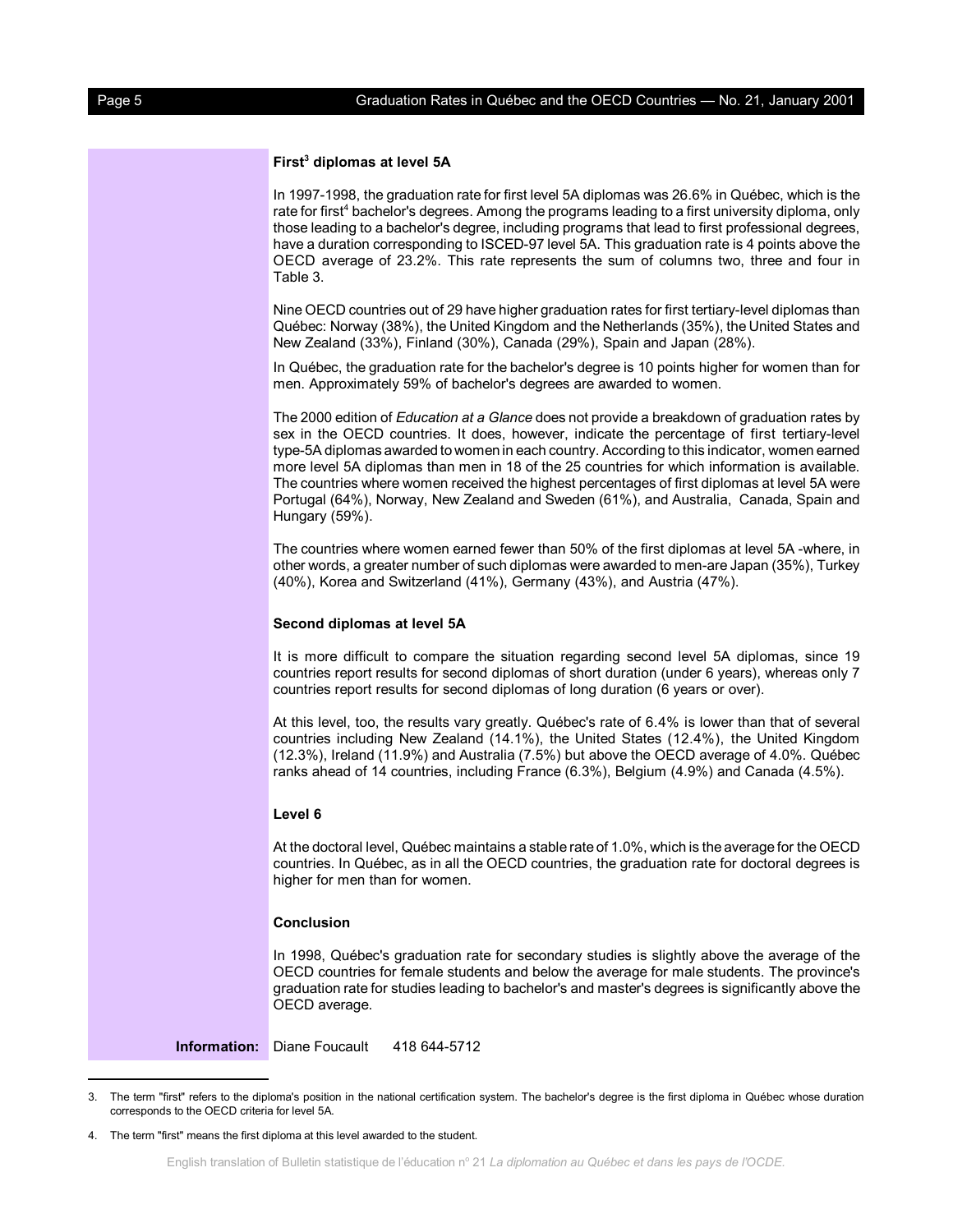# Page 6 Graduation Rates in Québec and the OECD Countries — No. 21, January 2001

| <b>Other Education</b><br><b>Statistics Bulletins</b> | . Lespérance, André. Level of Graduation Upon Leaving the Education System, No. 1,<br>November 1997.                                                                                                                                                                          |
|-------------------------------------------------------|-------------------------------------------------------------------------------------------------------------------------------------------------------------------------------------------------------------------------------------------------------------------------------|
| available:                                            | • Demers, Marius. Statutory Salaries and Teaching Time of Teachers in Public Elementary and<br>Lower Secondary Schools: A Comparison of Québec and OECD Countries, No. 2, November<br>1997.                                                                                   |
|                                                       | • Demers, Marius. Educational Expenditure Relative to the GDP: A Comparison of Québec and<br>OECD Countries, No. 3, June 1998.                                                                                                                                                |
|                                                       | • Maheu, Robert. Graduation from Secondary School, College and University in 1995: A<br>Comparison of Québec and OECD Countries, No. 4, June 1998.                                                                                                                            |
|                                                       | • Beauchesne, Luc. Secondary Schools and College Graduates: A Sociodemographic Analysis,<br>No. 5, June 1998.                                                                                                                                                                 |
|                                                       | • St-Germain, Claude. Québec Student Achievement in Mathematics and Science: An Interna-<br>tional Comparison, No. 6, June 1998.                                                                                                                                              |
|                                                       | . Foucault, Diane. The Aboriginal School Population of Québec, No. 7, September 1998.<br>. Demers, Marius. The Return on Investment in Education, No. 8, November 1998.                                                                                                       |
|                                                       | • Ouellette, Raymond. Projections of Teaching Staff in Québec School Boards: 1996-97 to<br>2008-09, No. 9, February 1999.                                                                                                                                                     |
|                                                       | • St-Germain, Claude. The Linguistic Situation in the Education Sector, 1997-98, No. 10, March<br>1999.                                                                                                                                                                       |
|                                                       | • St-Germain, Claude. Education Level of the Adult Populations of the Principal Cultural Commu-<br>nities of Québec in 1996, No. 11, May 1999.                                                                                                                                |
|                                                       | • DUFORT, Jean-Pierre. Secondary School Vocational Education, No 12, september 1999.<br>• St-Germain, Claude. The Linguistic Situation in the Education Sector, 1997-98, No. 13, March<br>1999.                                                                               |
|                                                       | • Lespérance, André, Pierre Ducharme and Diane Foucault. Dropping Out of School, No. 14,<br><b>March 2000.</b>                                                                                                                                                                |
|                                                       | . Ouellette, Raymond. School Administrators in Québec School Boards, No. 15, May 2000.<br>· Demers, Marius. Education pays!, No. 16, June 2000.                                                                                                                               |
|                                                       | • Audet, Marc. The Professional Integration of Holders of Bachelor's and Master's Degrees Over<br>the Past Two Decades no. 17, august 2000.                                                                                                                                   |
|                                                       | • Foucault, Diane. Québec's Education System and the International Standard Classification of<br>Education, No. 18, September 2000.                                                                                                                                           |
|                                                       | • Demers, Marius. Statutory Salaries of Teachers in Public Elementary and Secondary Schools<br>in 1997-1998: A Comparison of Québec and OECD Countries, No. 19, September 2000.<br>• Demers, Marius. Educational Spending Relative to the GDP in 1997: A Comparison of Québec |
|                                                       | and the OECD Countries, No. 20, September 2000.                                                                                                                                                                                                                               |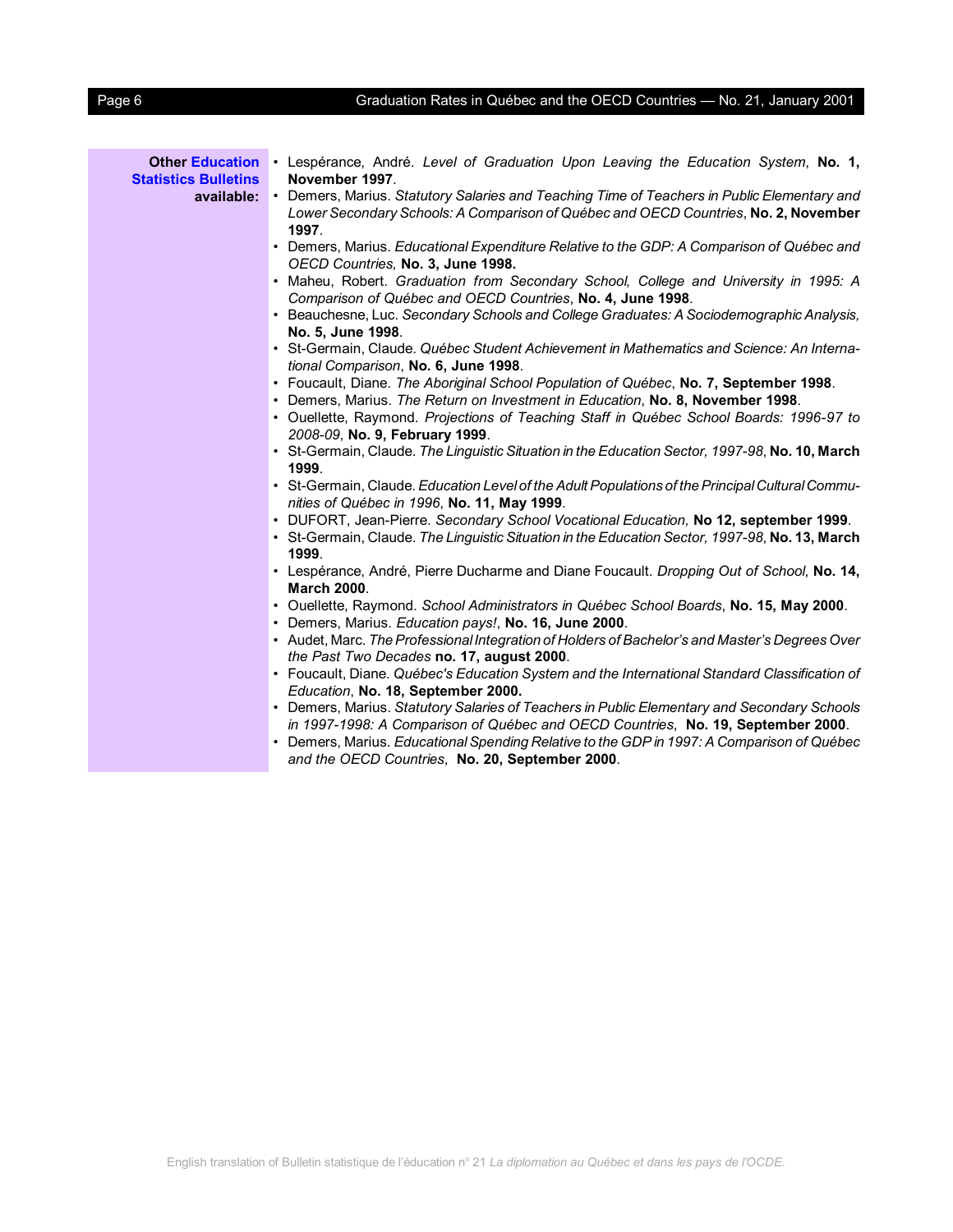### Page 7 Graduation Rates in Québec and the OECD Countries - No. 21, January 2001

**Table 1:** Holders of secondary school diplomas as a proportion of the total population of typical graduation age, by program type and orientation, in Québec and the OECD countries, in 1998

|                                          |         | Total<br>(without any double<br>counting) |        | leading directly | <b>ISCED 3A</b><br>Programs<br>to type A tertiary<br>programs |         | <b>ISCED 3B</b><br>Programs<br>leading directly<br>to type B tertiary<br>programs |                | <b>ISCED 3C</b><br>(long)<br>Programs<br>designed to<br>prepare<br>students to enter<br>the labour<br>market directly |                    | <b>ISCED 3C</b><br>(short)<br>Programs of<br>shorter duration<br>than those at<br>levels<br>3A or 3B |         | Programs with a<br>general<br>education<br>orientation | Programs with a<br>vocational or<br>technical<br>education<br>orientation |        |
|------------------------------------------|---------|-------------------------------------------|--------|------------------|---------------------------------------------------------------|---------|-----------------------------------------------------------------------------------|----------------|-----------------------------------------------------------------------------------------------------------------------|--------------------|------------------------------------------------------------------------------------------------------|---------|--------------------------------------------------------|---------------------------------------------------------------------------|--------|
| In Québec:                               |         |                                           |        | SSD              |                                                               |         | DVS, AVE<br>and AVS                                                               |                |                                                                                                                       |                    |                                                                                                      | SSD     |                                                        | DVS, AVE<br>and AVS                                                       |        |
|                                          | $M + F$ | Male                                      | Female | $M + F$          | Female                                                        | $M + F$ | Female                                                                            | $M + F$        | Female                                                                                                                | $M + F$            | Female                                                                                               | $M + F$ | Female                                                 | $M + F$                                                                   | Female |
| Australia                                | m.d.    | m.d.                                      | m.d.   | 67               | 72                                                            | m.d.    | m.d.                                                                              | m.d.           | m.d.                                                                                                                  | m.d.               | m.d.                                                                                                 | m.d.    | m.d.                                                   | m.d.                                                                      | m.d.   |
| Austria <sup>1</sup>                     | 96      | 104                                       | 88     | 17               | 20                                                            | 52      | 44                                                                                | n.a.           | n.a.                                                                                                                  | 26                 | 22                                                                                                   | 17      | 20                                                     | 80                                                                        | 68     |
| Belgium (Flemish community) <sup>2</sup> | 84      | 82                                        | 86     | 61               | 65                                                            | n.a.    | n.a.                                                                              | 23             | 22                                                                                                                    | 13                 | 17                                                                                                   | 34      | 39                                                     | 64                                                                        | 64     |
| Canada                                   | 72      | 67                                        | 78     | 72               | 78                                                            | n.a.    | n.a.                                                                              | m.d.           | m.d.                                                                                                                  | m.d.               | m.d.                                                                                                 | m.d.    | m.d.                                                   | m.d.                                                                      | m.d.   |
| <b>Czech Replubic</b>                    | 80      | 77                                        | 83     | 48               | 58                                                            | n       | n                                                                                 | 33             | 25                                                                                                                    | n.a.               | n.a.                                                                                                 | 13      | 16                                                     | 67                                                                        | 67     |
| Denmark                                  | m.d.    | m.d.                                      | m.d.   | m.d.             | m.d.                                                          | m.d.    | m.d.                                                                              | m.d.           | m.d.                                                                                                                  | m.d.               | m.d.                                                                                                 | m.d.    | m.d.                                                   | m.d.                                                                      | m.d.   |
| Finland                                  | 89      | 83                                        | 95     | 89               | 95                                                            | n.a.    | n.a.                                                                              | n.a.           | n.a.                                                                                                                  | n.a.               | n.a.                                                                                                 | 54      | 65                                                     | 60                                                                        | 62     |
| France                                   | 87      | 85                                        | 88     | 54               | 62                                                            | 10      | 8                                                                                 | 3              | 3                                                                                                                     | 37                 | 31                                                                                                   | 35      | 41                                                     | 68                                                                        | 62     |
| Germany                                  | 93      | 91                                        | 95     | 34               | 37                                                            | 60      | 59                                                                                | n.a.           | n.a.                                                                                                                  | n.a.               | n.a.                                                                                                 | 34      | 37                                                     | 60                                                                        | 59     |
| Greece                                   | 83      | 78                                        | 88     | 56               | 65                                                            | n.a.    | n.a.                                                                              | 27             | 23                                                                                                                    | n.a.               | n.a.                                                                                                 | 56      | 65                                                     | 27                                                                        | 23     |
| Hungary <sup>1</sup>                     | 90      | 87                                        | 93     | 55               | 63                                                            | x       | X                                                                                 | x              | $\pmb{\times}$                                                                                                        | 32                 | 26                                                                                                   | 24      | 30                                                     | 71                                                                        | 67     |
| Iceland                                  | 92      | 94                                        | 89     | 54               | 64                                                            | n       | n                                                                                 | 36             | 20                                                                                                                    | 16                 | 14                                                                                                   | 54      | 64                                                     | 54                                                                        | 36     |
| Ireland                                  | 87      | 80                                        | 94     | 91               | 98                                                            | n.a.    | n.a.                                                                              | n.a.           | n.a.                                                                                                                  | n.a.               | n.a.                                                                                                 | 80      | 86                                                     | 15                                                                        | 16     |
| Italy                                    | m.d.    | m.d.                                      | m.d.   | 67               | 73                                                            | 1       | 1                                                                                 | n.a.           | n.a.                                                                                                                  | n.a.               | n.a.                                                                                                 | 26      | 34                                                     | 62                                                                        | 60     |
| Japan                                    | 96      | 93                                        | 99     | 70               | 74                                                            | n.a.    | n.a.                                                                              | 25             | 24                                                                                                                    | $\pmb{\times}$     | X                                                                                                    | 70      | 74                                                     | 26                                                                        | 24     |
| Korea                                    | 90      | 91                                        | 90     | 53               | 49                                                            | n.a.    | n.a.                                                                              | n.a.           | n.a.                                                                                                                  | 37                 | 41                                                                                                   | 53      | 49                                                     | 37                                                                        | 41     |
| Luxembourg <sup>1</sup>                  | 62      | m.d.                                      | m.d.   | 35               | m.d.                                                          | 7       | 5                                                                                 | 21             | m.d.                                                                                                                  | n                  | n                                                                                                    | 22      | 25                                                     | 40                                                                        | m.d.   |
| Mexico <sup>1</sup>                      | 30      | m.d.                                      | m.d.   | 26               | m.d.                                                          | n.a.    | n.a.                                                                              | 4              | m.d.                                                                                                                  | x                  | m.d.                                                                                                 | 26      | m.d.                                                   | 4                                                                         | m.d.   |
| Netherlands <sup>1</sup>                 | 93      | 91                                        | 96     | 87               | 89                                                            | n.a.    | n.a.                                                                              | 6              | 6                                                                                                                     | n.a.               | n.a.                                                                                                 | 37      | 40                                                     | 56                                                                        | 56     |
| New Zealand                              | 97      | m.d.                                      | m.d.   | 62               | 67                                                            | 19      | 23                                                                                | 14             | 17                                                                                                                    | x                  | x                                                                                                    | 62      | 67                                                     | 34                                                                        | 40     |
| Norway                                   | m.d.    | m.d.                                      | m.d.   | 70               | 86                                                            | n.a.    | n.a.                                                                              | 69             | 49                                                                                                                    | n.a.               | n.a.                                                                                                 | 70      | 86                                                     | 68                                                                        | 49     |
| Poland <sup>1</sup>                      | m.d.    | m.d.                                      | m.d.   | 65               | 74                                                            | n.a.    | n.a.                                                                              | n.a.           | n.a.                                                                                                                  | 32                 | 24                                                                                                   | 30      | 41                                                     | 65                                                                        | 56     |
| Portugal                                 | 56      | 50                                        | 62     | 43               | 50                                                            | 12      | 12                                                                                | n              | n                                                                                                                     | n                  | n                                                                                                    | 44      | 50                                                     | 12                                                                        | 12     |
| Québec                                   | 81      | 73                                        | 88     | 76               | 85                                                            | n.a.    | n.a.                                                                              | 22             | 20                                                                                                                    | $\pmb{\mathsf{x}}$ | $\boldsymbol{\mathsf{x}}$                                                                            | 76      | 85                                                     | 22                                                                        | 20     |
| Spain                                    | 67      | 61                                        | 73     | 43               | 49                                                            | n       | n                                                                                 | $\overline{4}$ | $\overline{4}$                                                                                                        | 21                 | 22                                                                                                   | 43      | 49                                                     | 25                                                                        | 26     |
| Sweden                                   | 79      | 76                                        | 82     | 79               | 82                                                            | n.a.    | n.a.                                                                              | n              | n                                                                                                                     | n.a.               | n.a.                                                                                                 | 42      | 45                                                     | 37                                                                        | 37     |
| Switzerland                              | 84      | 89                                        | 78     | 23               | 23                                                            | 47      | 35                                                                                | 13             | 18                                                                                                                    | $\mathbf{1}$       | 2                                                                                                    | m.d.    | m.d.                                                   | m.d.                                                                      | m.d.   |
| Turkey <sup>1</sup>                      | 46      | 53                                        | 39     | m.d.             | m.d.                                                          | m.d.    | m.d.                                                                              | m.d.           | m.d.                                                                                                                  | m.d.               | m.d.                                                                                                 | m.d.    | m.d.                                                   | m.d.                                                                      | m.d.   |
| United Kingdom                           | m.d.    | m.d.                                      | m.d.   | m.d.             | m.d.                                                          | m.d.    | m.d.                                                                              | m.d.           | m.d.                                                                                                                  | m.d.               | m.d.                                                                                                 | m.d.    | m.d.                                                   | m.d.                                                                      | m.d.   |
| <b>United States</b>                     | 74      | 70                                        | 77     | m.d.             | m.d.                                                          | m.d.    | m.d.                                                                              | m.d.           | m.d.                                                                                                                  | m.d.               | m.d.                                                                                                 | m.d.    | m.d.                                                   | m.d.                                                                      | m.d.   |
| Average for all countries                | 79      | 80                                        | 84     | 57               | 65                                                            | 9       | 8                                                                                 | 13             | 11                                                                                                                    | 11                 | 10                                                                                                   | 42      | 49                                                     | 47                                                                        | 46     |

Source: *Education at a Glance–OECD Education Indicators 2000*, p. 185. Ministère de l'Éducation du Québec

n.a.: not applicable

m.d.: missing data

n: none, or negligible quantity

x: data included under another heading or in another column or table

1. Crude graduation rates may include some double counting.

2. Short programs at ISCED level 3C have been omitted to avoid double counting.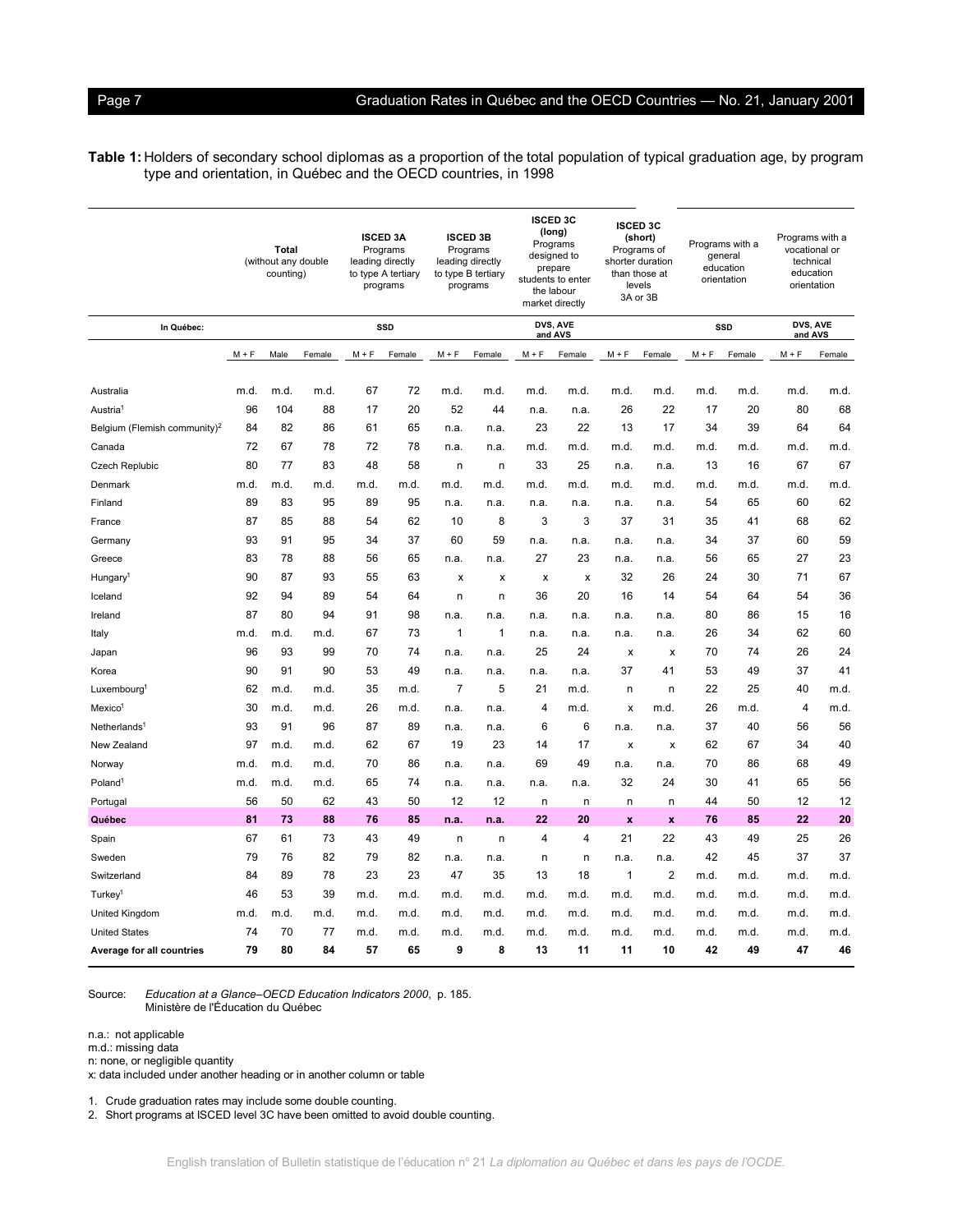## Page 8 **Exercise 2001** Graduation Rates in Québec and the OECD Countries — No. 21, January 2001

**Table 2:** Holders of post-secondary non-tertiary diplomas (ISCED 4) as a proportion of the total population of typical graduation age, by program type and orientation, in Québec and the OECD countries, in 1998

|                                          | Total<br>(without any double counting) |      | <b>ISCED 4A</b><br>Programs leading<br>to type A tertiary<br>programs |                           | <b>ISCED 4B</b><br>Programs leading<br>to type B tertiary<br>programs |       | <b>ISCED 4C</b><br>Programs<br>designed to<br>prepare students<br>to enter the labour<br>market directly |       | Programs with a<br>general education<br>orientation |                           | Programs with a<br>vocational or<br>technical<br>education<br>orientation |       |        |
|------------------------------------------|----------------------------------------|------|-----------------------------------------------------------------------|---------------------------|-----------------------------------------------------------------------|-------|----------------------------------------------------------------------------------------------------------|-------|-----------------------------------------------------|---------------------------|---------------------------------------------------------------------------|-------|--------|
| In Québec:                               |                                        |      |                                                                       | <b>Pre-university DEC</b> |                                                                       |       |                                                                                                          |       |                                                     | <b>Pre-university DEC</b> |                                                                           |       |        |
|                                          | $M + F$                                | Male | Female                                                                | $M + F$                   | Female                                                                | M + F | Female                                                                                                   | M + F | Female                                              | $M + F$                   | Female                                                                    | M + F | Female |
| Australia                                | m.d.                                   | m.d. | m.d.                                                                  | m.d.                      | m.d.                                                                  | m.d.  | m.d.                                                                                                     | m.d.  | m.d.                                                | m.d.                      | m.d.                                                                      | m.d.  | m.d.   |
| Austria                                  | m.d.                                   | m.d. | m.d.                                                                  | 18.9                      | 20.1                                                                  | 3.5   | 5.7                                                                                                      | 1.5   | 1.8                                                 | n.a.                      | n.a.                                                                      | 23.9  | 27.7   |
| Belgium (Flemish community) <sup>1</sup> | 22.8                                   | 20.9 | 24.7                                                                  | 12.3                      | 12.7                                                                  | n.a.  | n.a.                                                                                                     | 10.5  | 12.0                                                | 0.1                       | 0.1                                                                       | 22.6  | 24.6   |
| Canada                                   | m.d.                                   | m.d. | m.d.                                                                  | m.d.                      | m.d.                                                                  | m.d.  | m.d.                                                                                                     | 19.4  | 16.1                                                | 0.3                       | 0.4                                                                       | m.d.  | m.d.   |
| Czech Republic                           | 17.3                                   | 18.0 | 16.5                                                                  | 15.3                      | 14.4                                                                  | n.a.  | n.a.                                                                                                     | 2.0   | 2.1                                                 | n.a.                      | n.a.                                                                      | 17.3  | 16.5   |
| Denmark                                  | m.d.                                   | m.d. | m.d.                                                                  | m.d.                      | m.d.                                                                  | m.d.  | m.d.                                                                                                     | m.d.  | m.d.                                                | m.d.                      | m.d.                                                                      | m.d.  | m.d.   |
| Finland                                  | 0.5                                    | 0.6  | 0.5                                                                   | n.a.                      | n.a.                                                                  | n.a.  | n.a.                                                                                                     | 0.6   | 0.6                                                 | n.a.                      | n.a.                                                                      | 0.6   | 0.6    |
| France                                   | 1.2                                    | 0.5  | 1.8                                                                   | 0.3                       | 0.3                                                                   | n.a.  | n.a.                                                                                                     | 0.9   | 1.5                                                 | 0.3                       | 0.3                                                                       | 0.9   | 1.5    |
| Germany                                  | 15.8                                   | 16.7 | 14.8                                                                  | 10.2                      | 9.9                                                                   | 5.6   | 4.9                                                                                                      | n.a.  | n.a.                                                | 1.8                       | 1.8                                                                       | 14.0  | 13.0   |
| $G$ reece <sup>1</sup>                   | 9.3                                    | 9.3  | 9.4                                                                   | n.a.                      | n.a.                                                                  | n.a.  | n.a.                                                                                                     | 9.3   | 9.4                                                 | n.a.                      | n.a.                                                                      | 9.3   | 9.4    |
| Hungary <sup>1</sup>                     | 22.4                                   | 21.9 | 23.0                                                                  | 3.9                       | 4.3                                                                   | n.a.  | n.a.                                                                                                     | 18.4  | 18.6                                                | 3.9                       | 4.3                                                                       | 18.4  | 18.6   |
| Iceland                                  | 23.9                                   | 12.1 | 35.9                                                                  | n.a.                      | n.a.                                                                  | n.a.  | n.a.                                                                                                     | 23.9  | 35.9                                                | n.a.                      | n.a.                                                                      | 23.9  | 35.9   |
| Island                                   | 3.2                                    | 4.4  | 2.0                                                                   | n.a.                      | n.a.                                                                  | n.a.  | n.a.                                                                                                     | 3.2   | 2.0                                                 | n.a.                      | n.a.                                                                      | 3.2   | 2.0    |
| Italy <sup>1</sup>                       | 2.2                                    | 1.5  | 2.9                                                                   | n.a.                      | n.a.                                                                  | n.a.  | n.a.                                                                                                     | 2.2   | 2.9                                                 | n.a.                      | n.a.                                                                      | 2.2   | 2.9    |
| Japan                                    | m.d.                                   | m.d. | m.d.                                                                  | m.d.                      | m.d.                                                                  | m.d.  | m.d.                                                                                                     | m.d.  | m.d.                                                | m.d.                      | m.d.                                                                      | m.d.  | m.d.   |
| Korea                                    | n.a.                                   | n.a. | n.a.                                                                  | n.a.                      | n.a.                                                                  | n.a.  | n.a.                                                                                                     | n.a.  | n.a.                                                | n.a.                      | n.a.                                                                      | n.a.  | n.a.   |
| Luxembourg <sup>1</sup>                  | 3.7                                    | 5.8  | 1.6                                                                   | n                         | n                                                                     | n     | n                                                                                                        | 3.7   | 1.6                                                 | n                         | n                                                                         | 3.7   | 1.6    |
| Mexico                                   | n.a.                                   | n.a. | n.a.                                                                  | n.a.                      | n.a.                                                                  | n.a.  | n.a.                                                                                                     | n.a.  | n.a.                                                | n.a.                      | n.a.                                                                      | n.a.  | n.a.   |
| Netherlands <sup>1</sup>                 | 1.1                                    | 0.3  | 2.0                                                                   | n                         | n                                                                     | n.a.  | n.a.                                                                                                     | 1.1   | 2.0                                                 | n                         | n                                                                         | 1.1   | 2.0    |
| New Zealand                              | 5.6                                    | 4.3  | 6.9                                                                   | 0.7                       | 0.7                                                                   | 1.5   | 1.6                                                                                                      | 3.4   | 4.5                                                 | 0.7                       | 0.7                                                                       | 4.9   | 6.1    |
| Norway                                   | m.d.                                   | m.d. | m.d.                                                                  | n.a.                      | n.a.                                                                  | n.a.  | n.a.                                                                                                     | 3.6   | 0.5                                                 | n.a.                      | n.a.                                                                      | 3.6   | 0.5    |
| Poland <sup>1</sup>                      | 11.1                                   | 6.5  | 15.9                                                                  | n.a.                      | n.a.                                                                  | 11.1  | 15.9                                                                                                     | n.a.  | n.a.                                                | n.a.                      | n.a.                                                                      | 11.1  | 15.9   |
| Portugal                                 | m.d.                                   | m.d. | m.d.                                                                  | m.d.                      | m.d.                                                                  | m.d.  | m.d.                                                                                                     | m.d.  | m.d.                                                | m.d.                      | m.d.                                                                      | m.d.  | m.d.   |
| Québec <sup>2</sup>                      | 25.2                                   | 18.9 | 31.8                                                                  | 25.2                      | 31.8                                                                  | n.a.  | n.a.                                                                                                     | m.d.  | m.d.                                                | 25.2                      | 31.8                                                                      | m.d.  | m.d.   |
| Spain                                    | 15.8                                   | 14.4 | 17.2                                                                  | 15.3                      | 16,5                                                                  | 0.5   | 0.7                                                                                                      | n.a.  | n.a.                                                | n.a.                      | n.a.                                                                      | 15.8  | 17.2   |
| Sweden                                   | m.d.                                   | m.d. | m.d.                                                                  | m.d.                      | m.d.                                                                  | m.d.  | m.d.                                                                                                     | m.d.  | m.d.                                                | m.d.                      | m.d.                                                                      | m.d.  | m.d.   |
| Switzerland <sup>1</sup>                 | 16.2                                   | 13.9 | 18.6                                                                  | 2.4                       | 1.4                                                                   | 14.0  | 17.3                                                                                                     | n.a.  | n.a.                                                | m.d.                      | m.d.                                                                      | m.d.  | m.d.   |
| Turkey                                   | n.a.                                   | n.a. | n.a.                                                                  | n.a.                      | n.a.                                                                  | n.a.  | n.a.                                                                                                     | n.a.  | n.a.                                                | n.a.                      | n.a.                                                                      | n.a.  | n.a.   |
| United Kingdom                           | m.d.                                   | m.d. | m.d.                                                                  | m.d.                      | m.d.                                                                  | m.d.  | m.d.                                                                                                     | m.d.  | m.d.                                                | m.d.                      | m.d.                                                                      | m.d.  | m.d.   |
| <b>United States</b>                     | 6.6                                    | 5.5  | 7.7                                                                   | n.a.                      | n.a.                                                                  | n.a.  | n.a.                                                                                                     | 6.6   | 7.7                                                 | n.a.                      | n.a.                                                                      | 6.6   | 7.7    |
| Average for all countries                | 8.9                                    | 7.8  | 10.1                                                                  | 3.6                       | 3.7                                                                   | 1.6   | 2.1                                                                                                      | 4.8   | 5.2                                                 | 0.3                       | 0.3                                                                       | 8.7   | 9.7    |

Source: *Education at a Glance–OECD Education Indicators 2000*, p. 185. Ministère de l'Éducation du Québec

n.a.: not applicable

m.d.: missing data

n: none, or negligible quantity

x: data included under another heading or in another column or table

1. Crude graduation rates may include some double counting.

2. For Québec, the rates are net graduation rates for a first pre-university college diploma.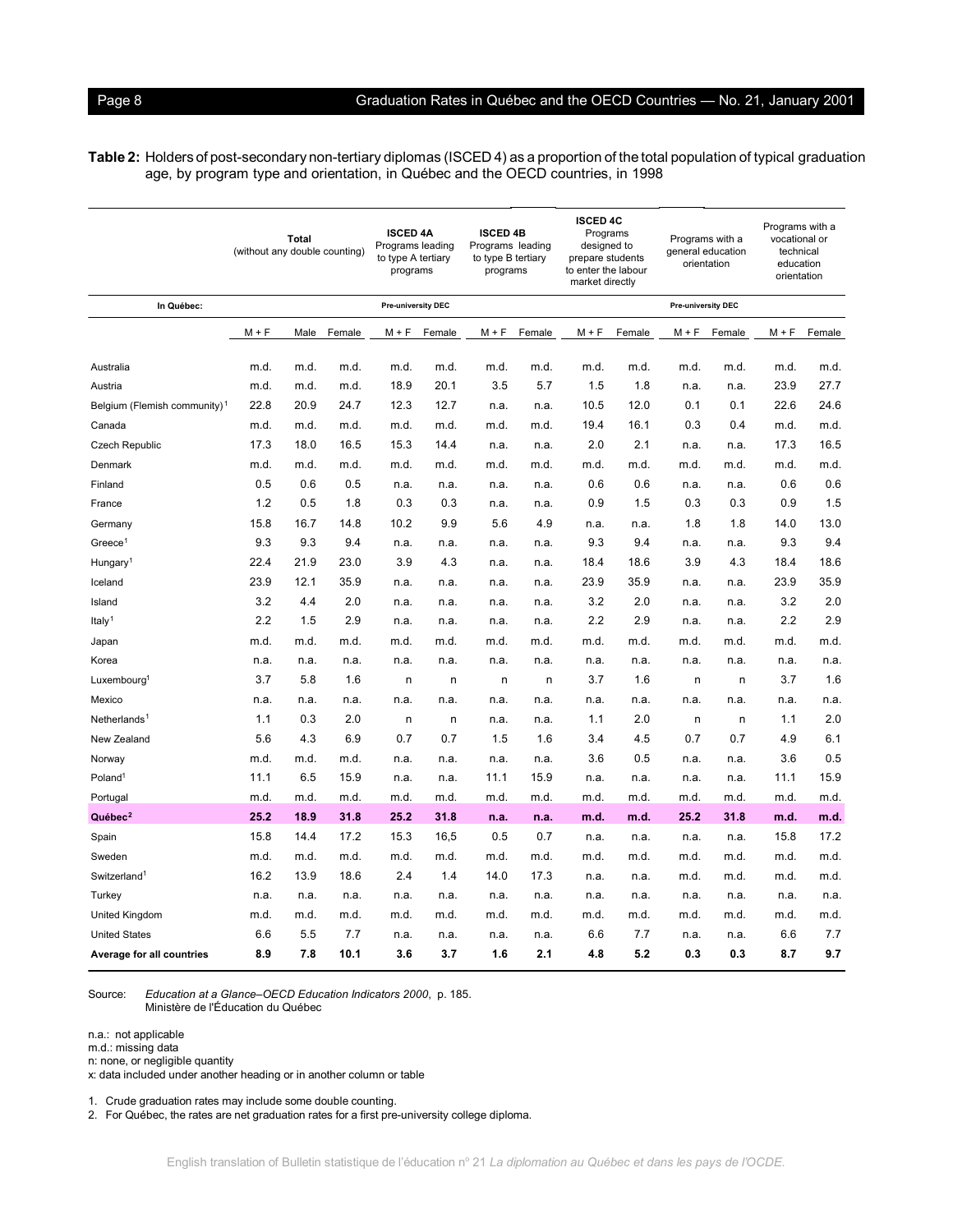## Page 9 **Example 2001** Graduation Rates in Québec and the OECD Countries — No. 21, January 2001

**Table 3:** Graduation rate at the tertiary level, by type of program, in Québec and the OECD countries, in 1998

|                             | Tertiary level 5B    | Medium                                      | Long duration:       | Tertiary level 5A<br>Short duration:    |                               |                                        |                                                                           |  |  |  |
|-----------------------------|----------------------|---------------------------------------------|----------------------|-----------------------------------------|-------------------------------|----------------------------------------|---------------------------------------------------------------------------|--|--|--|
|                             |                      | duration:<br>from 3 to less<br>than 5 years | from 5 to 6<br>years | Very long<br>duration:<br>over 6 years  | (less than<br>6 years)        | Long duration:<br>(6 years or<br>more) | Advanced study<br>and original<br>research<br>(doctoral or<br>equivalent) |  |  |  |
|                             | First diploma        | First diploma                               | First diploma        | First diploma                           | Second diploma Second diploma |                                        |                                                                           |  |  |  |
| In Québec:                  | <b>Technical DEC</b> | Bachelor's<br>degree                        | n.a.                 | <b>First</b><br>professional<br>degrees | Master's<br>degree            | n.a.                                   | Doctorate                                                                 |  |  |  |
|                             |                      |                                             |                      |                                         |                               |                                        |                                                                           |  |  |  |
| Australia                   | m.d.                 | 25.8                                        | n.a.                 | n.a.                                    | 7.5                           | n                                      | 1.1                                                                       |  |  |  |
| Austria*                    | 10,5                 | 0.5                                         | 13.2                 | n                                       | n                             | n                                      | 1.6                                                                       |  |  |  |
| Belgium (Flemish community) | 25.8                 | 10.8                                        | 5.6                  | 1.0                                     | 4.9                           | x                                      | 0.7                                                                       |  |  |  |
| Canada                      | 5.5                  | 27.0                                        | 1.4                  | 1.0                                     | 4.5                           | m.d.                                   | 0.8                                                                       |  |  |  |
| Czech Republic*             | 4.5                  | 2.9                                         | 8.3                  | n.a.                                    | 1.7                           | n.a.                                   | 0.5                                                                       |  |  |  |
| Denmark                     | m.d.                 | m.d.                                        | m.d.                 | m.d.                                    | m.d.                          | m.d.                                   | m.d.                                                                      |  |  |  |
| Finland                     | 28.4                 | 15.7                                        | 14.6                 | n.a.                                    | m.d.                          | 0.7                                    | 2.3                                                                       |  |  |  |
| France*                     | 17.5                 | 18.0                                        | 5.1                  | 0.9                                     | 6.3                           | n.a.                                   | 1.2                                                                       |  |  |  |
| Germany                     | $13*$                | 4.8                                         | 11.2                 | n.a.                                    | n.a.                          | n.a.                                   | 1.8                                                                       |  |  |  |
| Greece                      | m.d.                 | m.d.                                        | m.d.                 | m.d.                                    | m.d.                          | m.d.                                   | m.d.                                                                      |  |  |  |
| Hungary                     | m.d.                 | 24.7                                        | x                    | n.a.                                    | 3.3                           | x                                      | 0,9                                                                       |  |  |  |
| Iceland                     | 9.8                  | 22.3                                        | 2.5                  | n                                       | 1.1                           | n                                      | n                                                                         |  |  |  |
| Ireland*                    | 17.7                 | 23.8                                        | 1.4                  | x                                       | 11.9                          | x                                      | 0,8                                                                       |  |  |  |
| Italy                       | 0.3                  | 0.9                                         | 13.6                 | n.a.                                    | 2.2                           | 0.9                                    | 0.4                                                                       |  |  |  |
| Japan*                      | 29.9                 | 27.7                                        | x                    | n.a.                                    | 2.5                           | n.a.                                   | 0.5                                                                       |  |  |  |
| Korea*                      | 29.8                 | 25,1                                        | n.a.                 | 0.4                                     | 2.5                           | n.a.                                   | 0.6                                                                       |  |  |  |
| Luxembourg*                 | 7.4                  | n.a.                                        | n.a.                 | n.a.                                    | n.a.                          | n.a.                                   | n.a.                                                                      |  |  |  |
| Mexico                      | m.d.                 | 10.1                                        | m.d.                 | m.d.                                    | m.d.                          | m.d.                                   | x                                                                         |  |  |  |
| Netherlands                 | 0.8                  | 33.3                                        | 1.3                  | n.a.                                    | 1.9                           | 0.3                                    | x                                                                         |  |  |  |
| New Zealand                 | 12.7                 | 26.1                                        | 6.7                  | 0.6                                     | 14.1                          | n                                      | 0.7                                                                       |  |  |  |
| Norway                      | 6.3                  | 33.3                                        | 3.8                  | 1.2                                     | 1.0                           | 4.2                                    | 1.1                                                                       |  |  |  |
| Poland*                     | 0.8                  | 12.0                                        | 13.0                 | n.a.                                    | 5.3                           | n.a.                                   | m.d.                                                                      |  |  |  |
| Portugal*                   | 6.5                  | 7.4                                         | 10.1                 | n                                       | m.d.                          | m.d.                                   | 1.4                                                                       |  |  |  |
| Québec                      | 14.1                 | 26.6                                        | n.a.                 | $\pmb{\mathsf{x}}$                      | 6.4                           | n.a.                                   | 1.0                                                                       |  |  |  |
| Spain                       | 4.1                  | 12.5                                        | 15.4                 | n                                       | x                             | m.d.                                   | 0.9                                                                       |  |  |  |
| Sweden                      | 1.5                  | 23.0                                        | 2.0                  | 0.1                                     | 0.4                           | n                                      | 2.2                                                                       |  |  |  |
| Switzerland*                | m.d.                 | 7.8                                         | 11.3                 | 1.0                                     | n.a.                          | 1.2                                    | 2.5                                                                       |  |  |  |
| Turkey                      | 6.4                  | 9.6                                         | n.a.                 | n.a.                                    | 0.8                           | 0.2                                    | 0.2                                                                       |  |  |  |
| United Kingdom              | 11.1                 | 33.2                                        | 1.9                  | 0.1                                     | 12.3                          | x                                      | 1.2                                                                       |  |  |  |
| United States*              | 9.2                  | 32,9                                        | n.a.                 | n.a.                                    | 12.4                          | 2.2                                    | 1.3                                                                       |  |  |  |
| Average for all countries   | 11.2                 | 17.5                                        | 5.5                  | 0.2                                     | 4.0                           | 0.4                                    | 1.0                                                                       |  |  |  |

Source: *Education at a Glance–OECD Education Indicators 2000*, p. 185. Ministère de l'Éducation du Québec

n.a.: not applicable m.d.: missing data

n: none, or negligible quantity x: data included under another heading or in another column or table

Note: This indicator does not take into account tertiary type A diplomas issued on completion of short programs of less than 3 years duration.

\*: All graduation rates are net rates, except in instances indicated by an asterisk, which are crude rates.

English translation of Bulletin statistique de l'éducation nº 21 *La diplomation au Québec et dans les pays de l'OCDE*.